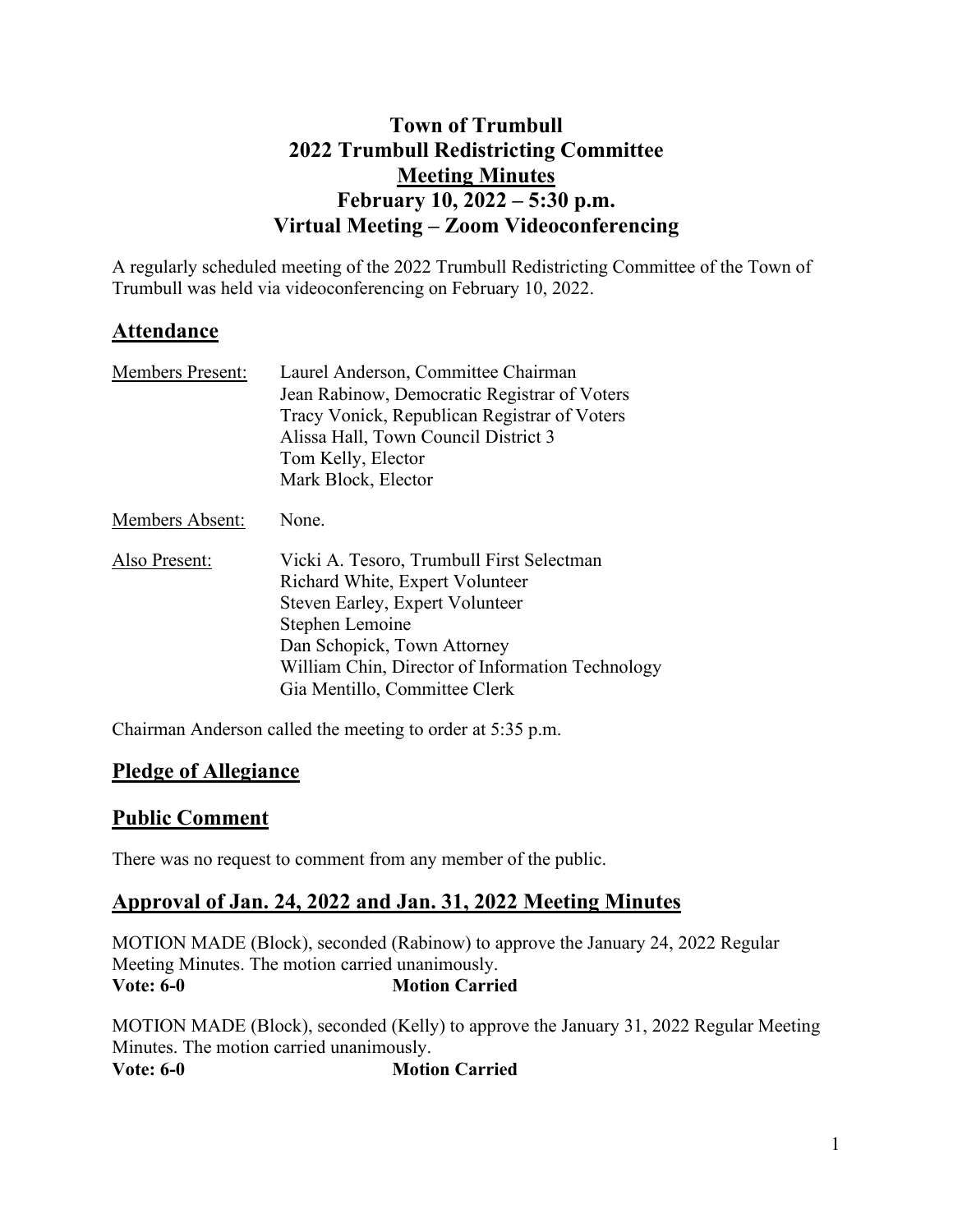#### **New Business**

Review / Discuss Draft of District Boundary Descriptions Provided by Steven Earley and Suggested Map / Boundary Changes

Richard White shared his screen to present the working map entitled "February 1, 2022: 8:33am."

Chairman Anderson suggested that, moving forward, the committee take the approach of reviewing the boundaries of 1 to 2 proposed districts per night. She questioned the written description of the proposed boundaries for District 1 where referring to Booth Hill Road. Earley clarified that a small portion of Booth Hill Road runs into Shelton rather than following along the Trumbull Town Line, necessitating that the description be written as-is.

Lemoine shared concerns about all boundary descriptors, stating there is no indication as to what side of the street is being referenced. Earley clarified that the center of the street is always the dividing line. Rabinow stated that the best indicator is the directional information. For example, if Fairview Avenue is the Northerly boundary of District 5, then everyone South of that boundary is in District 5 and everyone North of it is in another district. Lemoine questioned whether that was common knowledge.

Block questioned whether state statutes prohibit more expressive types of boundary descriptions (i.e. North, East rather than North). Rabinow stated that having one directional descriptor for each boundary (i.e. North rather than North, East) is typically the standard in deeds and land records. Vonick agreed and stated he would prefer to keep a single descriptor to better maintain uniformity throughout the document. Earley agreed with this.

Block also asked if there was an option to add a general notation at the end of the Committee's report to the Town Council to include the aforementioned information from Rabinow regarding interpretation of the boundary descriptors. Vonick voiced support for adding a notation to the document.

Chairman Anderson asked for clarification on the description for District 2 when referring to Country Club Road. Earley clarified that discrepancies between the projections of map layers resulted in graphical issues, noting that historically it was assumed that the Census intended to follow along Country Club Road rather than transect parcels. White confirmed this to be true by referring to the data layer provided by the Census which identified the census edge of the census block as Country Club Road, noting that the same issue was encountered during the last redistricting process. Rabinow supported, stating that previously, the boundary was described as the "census line described as Country Club Road." Chairman Anderson posited that the Committee include an addendum on their report suggesting to that the Town Council look into correcting graphical discrepancies at the state level.

Vonick asked whether the Committee would consider adjusting the current map to afford more intuitive district boundaries, creating cleaner lines and clearer descriptions. He noted he would be willing to do the work to bring such a proposal to the Committee. Block stated he would be in